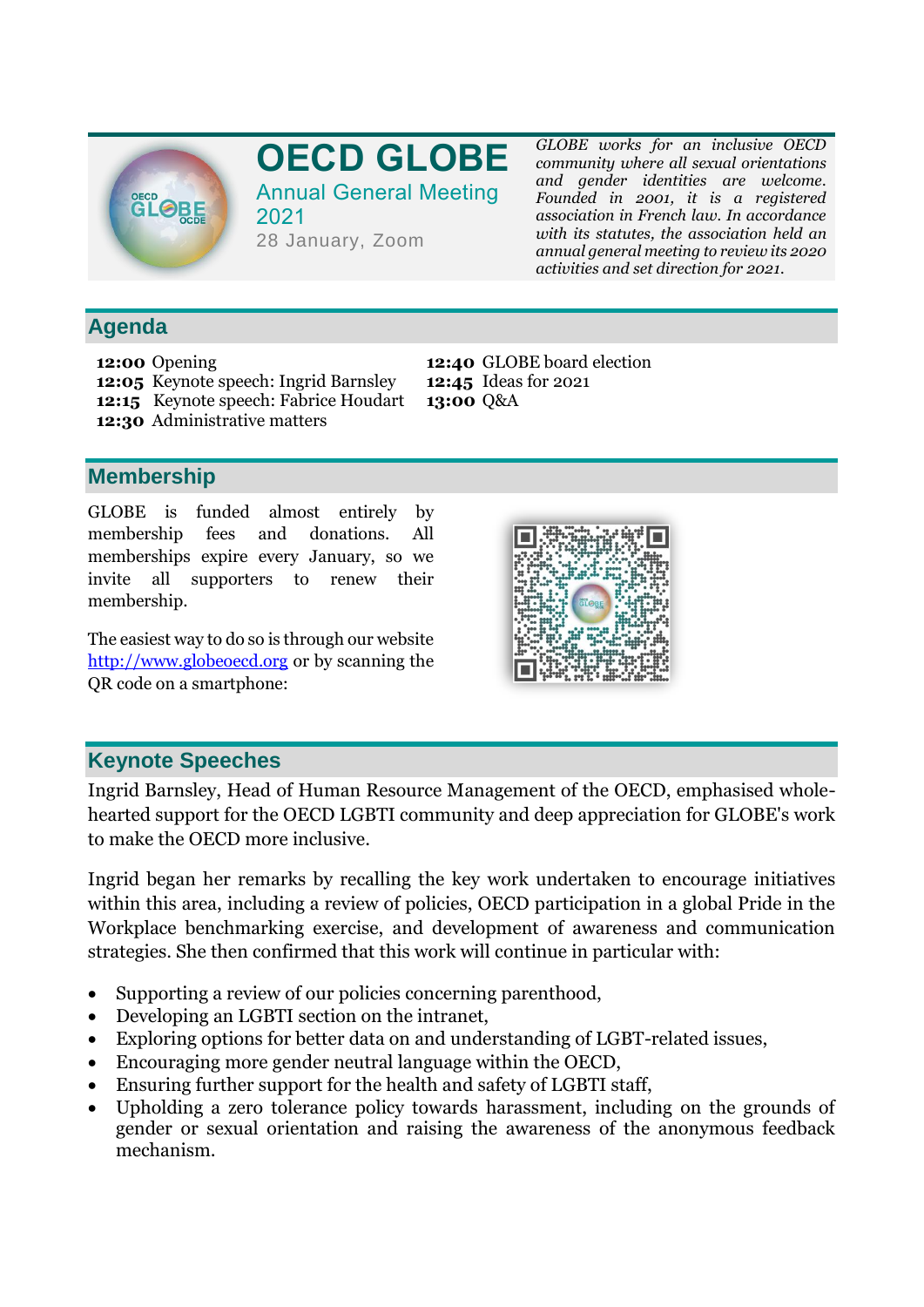Fabrice Houdart, Out Leadership's Managing Director of Global Equality Initiatives, former United Nations Human Rights Office and a past President of the World Bank's GLOBE, gave a highly motivational presentation about the role of groups like GLOBE in 2021. He presented this in terms of GLOBE's contributions to a) fighting remaining discrimination; b) responsibility to those who come after us, and c) leveraging GLOBE's and its members' position of influence. He summarised his presentation [here](https://outleadership.com/insights/why-join-lgbtq-employee-resource-group/)

Find also some of his work:

**Are gay men at risk of b[ecoming the corporate "honorary whites" of hegemonic](https://www.linkedin.com/pulse/gay-men-risk-becoming-corporate-honorary-whites-fabrice-houdart/)  [masculinity?](https://www.linkedin.com/pulse/gay-men-risk-becoming-corporate-honorary-whites-fabrice-houdart/)**

**[Harnessing the power of the private sector is crucial to maintaining the LGBT+](https://www.prnewswire.com/news-releases/harnessing-the-power-of-the-private-sector-is-crucial-to-maintaining-the-lgbt-equality-momentum-we-have-known-for-the-past-50-years-300987287.html)  [Equality momentum we have known for the past 50 years.](https://www.prnewswire.com/news-releases/harnessing-the-power-of-the-private-sector-is-crucial-to-maintaining-the-lgbt-equality-momentum-we-have-known-for-the-past-50-years-300987287.html)**

### **Board members**

The executive board of GLOBE is responsible for the day-to-day running of the association, its financial health, organising its activities, and hosting meetings. The board as of end 2020 consisted of:

- Joshua Polchar, president
- Gallia Daor, vice president
- Magali Sochay, treasurer
- Ashley Acker, executive secretary
- Max Bulakovskiy
- Taylor Raffa
- Tim Bullman
- Natalie Foster
- Guillaume Haquin
- Douglas Herrick

Following interest from enthusiastic volunteers, the 2021-2022 board was elected by tacit agreement and the members voted to create a Liaison Committee.

**GLOBE Board** 

- Maria Salvetti, president (CFE)
- Josh Polchar, vice president (GOV)
- Guillaume Haquin, executive secretary (ELS)
- Martin Borowiecki, treasurer (ECO)
- Max Bulakovskiy (CFE)

#### **Liaison Committee**

- Tim Bullman (ECO)
- Mo Turner (UK Delegation)
- Mark Scott (CTP)
- Florence Maher (NEA)
- Joshua Paternina Blanco (ITF)
- Gallia Daor (STI)
- Natalie Foster (EDU)
- Oscar Huerta Melchor (CFE)
- Chloe Michaud (EDU)
- Mag Sochay (SDD)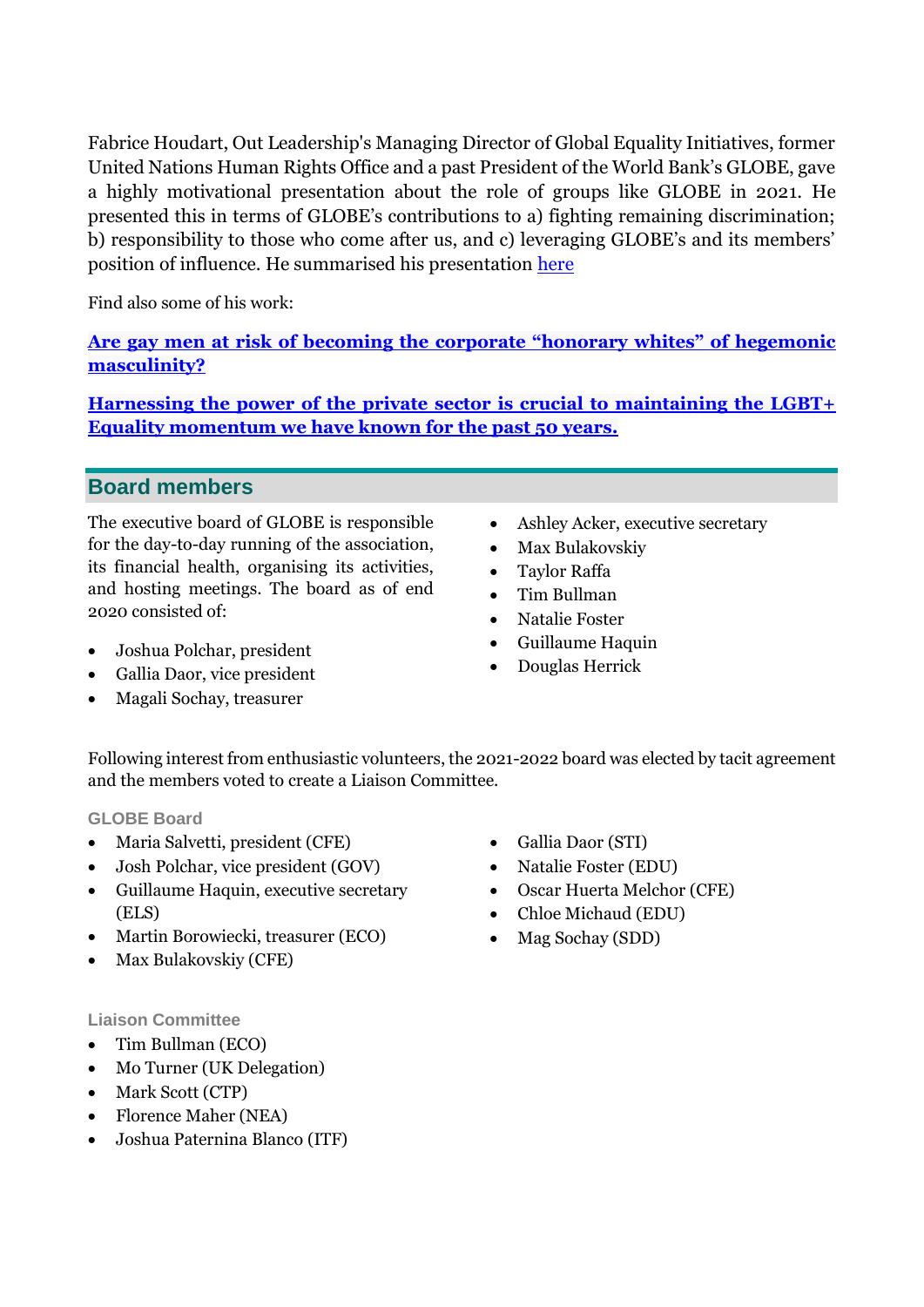### **Treasurer's report**

GLOBE's bank balance at end December 2020 was €3735.85. Revenue in 2020 came exclusively from membership fees and donations. Main costs were web expenses and the expenses for the annual meeting.

| <b>Item</b>           | ٠   |           | <b>Net</b> |
|-----------------------|-----|-----------|------------|
| Membership fees       | 810 |           | 810        |
| <b>Donations</b>      | 320 |           | 320        |
| <b>Annual Meeting</b> |     | $-114.60$ | $-114.60$  |
| Web expenses          |     | $-262.74$ | $-262.74$  |
| <b>Bank Fees</b>      |     | $-80$     | -80        |
|                       |     |           | $+672.66$  |

## **Membership**

Membership fee was kept at €10 in 2021. Membership figures:

- Full members (including paid members, associate membership for three national delegations, partner memberships, and members paying the full fee):
	- o **81** in 2020, of which 51%men, 38% women, 2% other, 9% unspecified
	- o **114** in 2019, of which 48% men, 40% women, 4% other, 8% unspecified
	- o **75** in 2018, of which 66% men
	- o **68** in 2017, of which 66% men
	- o **45** in 2016, of which 88% men

### **Activities 2020**

GLOBE's main 2020 achievements:

#### **Awareness**

- IDAHOT: Supported the Secretary General in his annual message to staff for the International Day Against Homophobia and Transphobia on 17 May
- Virtual pride on OECD intranet
- Provided some support to ELS for the launch of "Over The Rainbow? The road to LGBTI Inclusion

### **Events (online)**

- Book club with the Women's Network
- Online quiz
- Drinks roulette
- Mailing list subscribers:
	- o **228** email addresses receive GLOBE communications as of January 2021.
- Facebook:
	- o **368** likes by January 2021
	- o **332** likes by January 2020
	- o **265** likes by January 2019
	- o **183** likes by January 2018
	- o **76** likes by January 2017
- Movie discovery night with the Parisian festival Chéri Chérie
- Organised a GLOBE movie night

### **Promoting an inclusive working environment**

- Added references to GLOBE in the OECD Diversity Report to Council
- Input to HRM action plan
- Responded to HRM's consultation on updating the OECD's anti-harassment policy
- Represented LGBTI staff at an EXD consultation on well-being at work